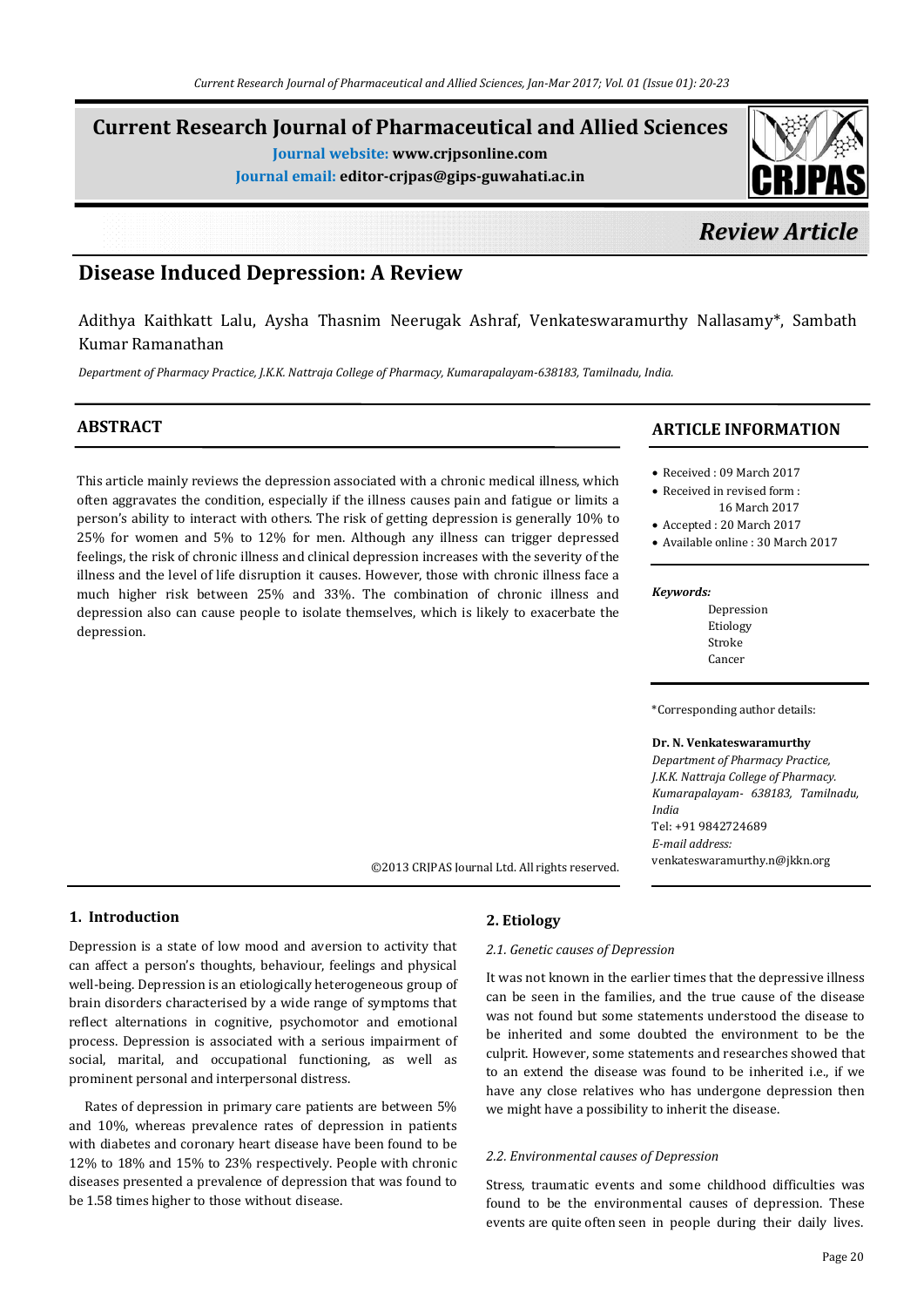The cause to the development of this illness seen in some people is the way by which they react to the various environmental factors in their daily lives.

#### **3. Depression Induced By Chronic Diseases**

Depression is found to be one of the most serious public health due to its leading prevalence in all populations of all continents (WHO, 2002). Depression is often unequally distributed in the population. It is seen more among women, younger individuals and also the ones having poor economic conditions and also those who have lived without a partner (Van de Velde et al., 2010). People having chronic disease showed a prevalence rate that was found to be 1.58 times higher compared to those without diseases.

 Depression can be related to hormonal and physiological changes occurring in the organism that can lead to increase in the odds of developing some chronic diseases, depression can be a risk exposure for development of other chronic diseases (Babor et al., 2001). Depression can lead to insomnia and also to shorter sleep duration which can act as the cause for developing hypertension (Gangwisch et al., 2010). It is stated that depression has also been associated with lower adherence to drug therapy, special diets and health expenses (Lustman et al., 2005).

#### *3.1. Depression induced by Lung Cancer*

 Patients undergoing lung cancer usually experience distress from physical signs and symptoms, mainly coughing, wheezing and shortness of breath. Weight loss and insomnia are commonly seen to be the physical symptoms, fatigue and chest pain are one of the most common symptoms in patients having multiple distressing symptoms. Any combination of treatments, such as chemotherapy, surgery or radiation can be the reason for the distress arising from the adverse effects of the treatment. The clinical symptoms can disturb the quality of life and it can lead to various cause of depressive disorder. Lung cancer is often seen as an aggressive disease, which cause the patients to face their own mortality and see their families starting to grieve at their situation (Daniels et al., 2013).

 Lung cancer patient particularly those who are in an advanced stage suffer from poor physical conditions which can often negatively affect their quality of life (Chouaid et al., 2013). Patients with stage 4 disease of lung cancer, higher line of treatment, and more progressive disease substantially affect the patient's quality of life. Poor quality of life may lead to various psychiatric disorders including depression. Depression has been related with fatigue (Giacalone et al., 2013). Fatigue is one of the depressive symptoms in lung cancer. Insomnia can increase cancer symptoms and affect the quality of life it can increase the risk of depressive disorder in cancer including lung cancer (Induru et al., 2013). Sleep disturbance is able to increase frequency of depression and worsen wellbeing in patients with advanced disease like lung cancer (Delgado-Guay et al., 2011).

#### *3.2. Depression induced by Systemic Lupus Erythematosus*

 Systemic lupus erythematosus (SLE) is a chronic autoimmune disease that usually affects multiple organ system and also including central nervous system (Gurevitz et

et al., 2013). As their disease is potentially disabling it is hard to cope up with the disease and also its treatment regimen. Young individuals are mostly affected with SLE. This causes them to have serious hardships in achieving goals of their life (Julian et al., 2009).

 Neuropsychiatric SLE (NPSLE) refers to the neurological manifestation and various psychiatric problems that are mainly seen to develop secondary to the involvement of CNS in patients seizures, mood affections, cognitive impairment, psychosis, headache, neuropathy and stroke has been reported (Gheita et al., 2011). Major depression is the most underlined psychiatric disorder observed in SLE patients.

 Depression in SLE is seen to be multifactorial neurotransmitter dysfunction and immune activation is mostly linked by depression (Dantzer, 2006). Depression in SLE is seen to aggravate fatigue, pain and psychological stress, and also it reduces drug compliance which can further lead to impairment in quality of life and work disability. Severity of depression can also increase the risk of suicidal thoughts in patients (Ward et al., 1999). Early detection and intervention in management of depression can have impact in controlling disease activity and patient's quality of life (Raafat et al., 2015).

 Depression has seen to associated with medication nonadherence in general population and also in some patients with immunodeficiency virus, kidney transplant, hypertension, diabetes and hyperlipidemia (Barker-Collo & Feigin, 2006).

#### *3.3. Depression induced by Stroke*

 Post stroke depression (PSD) is one of the most common mood disorders seen following a stroke, and it is also the main factor limiting recovery and rehabilitation in stroke patients. It can also increase mortality up to ten times (Dafer et al., 2008). Stroke has traditionally been seen as a disease that mainly affects motor performance and as a result, rehabilitation, approaches to hospital care, and follow-up focuses almost exclusively in this area (Robinson & Spalletta, 2010). Some recent studies have shown that there are many other factors such as behaviour, cognition, and emotion that can greatly affect the impact that stroke will have on a patient's life (Spalletta et al., 2005).

 The vascular depression hypothesis proposes that ischemic vascular lesions (acute, chronic, silent infarctions, leukoaraiosis, etc.) can damage mood and emotion regulations and provoke late-onset depression. Based on this hypothesis some authors have suggested that PSD can lead to cognitive dysfunction of vascular origin which can arise as a cause of new depressive symptoms (Quaranta et al., 2008).

 PSD has negative impacts on patient participation in rehabilitation at the most crucial time to functional recovery and leads to poor outcomes. Some researchers have shown that depression and apathy could occur independently after stroke and can individually influence functional recovery (Barker-Collo & Feigin, 2006).

#### *3.4. Depression induced by AIDS*

 AIDS is one of the most devastating diseases that human's ever faced. Depression is a common non-infectious condition encountered by HIV infected patients. In India, prevalence of depression among HIV-positive patients is about 58.75%. Des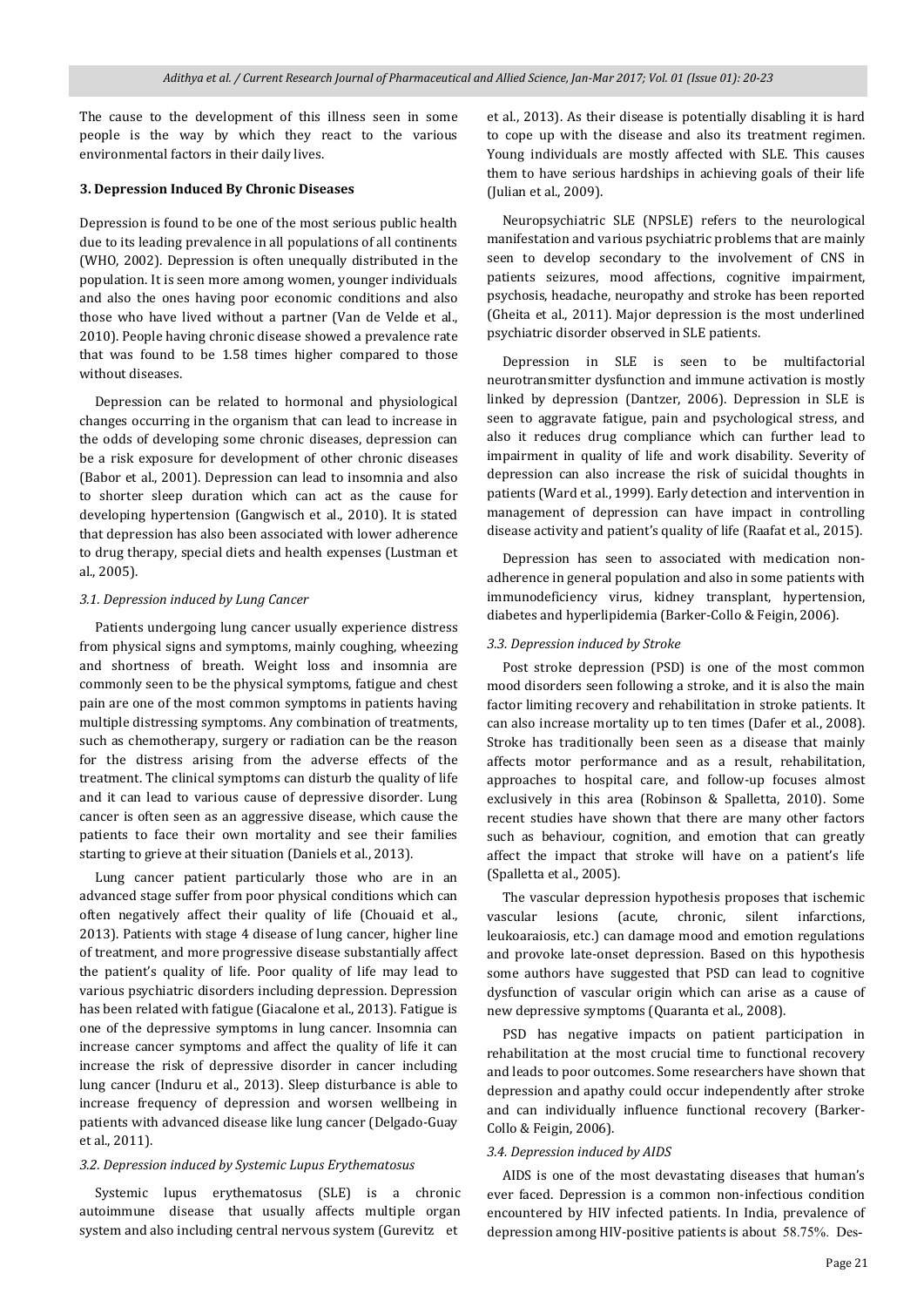-pite its prevalence, depression is considered, under diagnosed and untreated in general population. In a cross sectional study performed among HIV-infected out patients, it was found that 26.67% showed symptoms of depression and 18.33% patients were diagnosed with depression. It was also found that prevalence of depression was diminished among patients undergoing long term anti-retroviral therapy (Beck & Steer, 1993).

 HIV associated cognitive impairments extend the scope of emotional changes, memory. Attention, executive dysfunction and neuropsychiatric complications. These acute changes concomitant with altered mental status in delirium and neurobehavioral impairments commonly ascribed to MDD (Watkins & Treisman, 2015). HIV-infected patients have high viral load have been recognised as a group with high risk of physiological distress. The HIV virus has a direct impact on the brains subcortical areas and affect mood, behaviour, and stress response (Lyketsos et al., 1996).

#### *3.5. Depression induced by Multiple Sclerosis*

 Depression is mainly co-morbid with multiple sclerosis; it is seen with elevated inflammatory markers. Neuro-inflammation in the hippocampus in the underlying cause which is responsible for the depression associated with multiple sclerosis (Colasanti et al., 2016).We can see a much higher prevalence rate of depression among patients with multiple sclerosis than in the general population (Kssler et al., 2003). The prevalence rate of depression associated with multiple sclerosis patients prove to be much more strongly tied up than observed in patients with other long term disabling condition, which suggest common pathophysiological mechanisms (Patten et al., 2003). Activation of the innate immune response in brain has been proposed as one such a potential common usual factor (Dantzer et al., 2008).

 One of the studies shown by MRI has reported association between depressive symptom in patients having multiple sclerosis and the measures of disease burden, which also include the lesion load and accompany appearing white matter and brain atrophy (Feistein et al., 2014). The association are arised from a common responsible factor that leads to pathophysiological changes in both multiple sclerosis and depression. In medically healthy `individuals elevated inflammatory markers are associated with depression (Raison et al., 2006).

#### *3.6. Depression induced by Diabetes Mellitus*

 Diabetes mellitus is known to be a heterogenous metabolic disease in which the central factor is hyperglycaemia (Beck et al., 1997). In some recent studies showed that the onset of diabetes mellitus complications are accelerated due to depression as well as it constitute to be major risk factor in the development of type 2 DM (Anonymous, 1998).

Diabetes patients along with depression depict more symptoms associated with diabetes than with the nondepressed counterpart (Anderson et al., 2001). Some sociocultural and medical factors are known to elevate the risk of depressed in DM patients (Anderson, 2002). A newly developed database studies showed that when in comparing non-depressed patients to patients with depressive symptom

or DM may be seen more susceptible to type 2 DM and or may be the complication from both type 1 and type 2DMare mainly due to the pathophysiological alterations (Baxter et al., 1985).

Depression has seen to be related with abnormalities in metabolically significant biological pathways such as increased counter regulatory hormone release action, alteration in glucose transport function, and increased immune inflammatory activities (Baxter et al., 1989).

#### *3.7. Depression induced by Chronic Kidney Disease*

 Depression is the most commonly seen physiological disorder among the patients during end stage renal disease. It is commonly associated with poor oral intake which leads to anaemia and malnutrition in chronic dialysis patients (Kimmel, 2001). 20-25% people undergoes dialysis therapy are seen to exhibit severe depression (Kimmel et al., 1993). Less food intake are seen to be common symptom in depressed people which will lead to malnutrition in chronic dialysis patients, patients with chronic kidney disease has anaemia, hypoalbuminea and also higher serum CRP and ferritin concentrations. Decreased serum albumin concentration used as an indicator of nutritional status in dialysis patients for the past years (Blumenkrantz, 1994). It is known that the prevalence of depression is high and ultimately leads to increased mortality rate in patients with ESRD (Ikizler et al., 1999).

#### **4. CONCLUSION**

 There is convincing evidences on depression induced chronic illness. However, for some diseases the extent to which and the relations are not much clearly depicted in the contents. Some studies and researches carried out had shown the prevalence rate of depression on people with chronic illness. Standardised researches and studies can be carried out further to find the cause and extend to which it affects people with chronic illness.

### **CONFLICT OF INTEREST**

Authors report no conflict of interest.

#### **REFERENCES**

- Anderson RJ, Freedland KE, Clouse RE, Lustman PJ. The prevalence of co-morbid depression in adults with diabetes: A meta-analysis. Diabetes Care*.* 2001; 24:1069-1078.
- Anderson RN. Deaths: Leading Causes for 2002. *National Vital Statistics Report,* Vol-50*.* Atlanta, GA: National Center for Health Statistics, Centers for Disease Control and Prevention, 2002: pp8.
- Anonymous. American Diabetes Association: Economic consequences of diabetes mellitus in the U.S. in 1997. Diabetes Care*.* 1998; 21:296-309.
- Babor TF, Higgins-Biddle JC, Saunders JB, Monteiro MG. AUDIT: The Alcohol Use Disorders Identification Test: guidelines for use in primary acre, 2nd ed. Geneva: WHO, 2001.
- Barker-Collo S, Feigin V. The impact of neuropsychological deficits on functional stroke outcomes. Neuropsychol Rev*.* 2006; 16:53-64.
- Baxter LR, Phelps MC, Mazziotta JC, Schwartz JM, Gerner RH, Selin CE, Sumida RM. Cerebral metabolic rates for glucose in mood disorders studied with positron emission tomography (PET) and (F-18)-fluro-2-deoxyglucose (FDG). Arch Gen Psychiatry*.*  1985; 42:441-447.